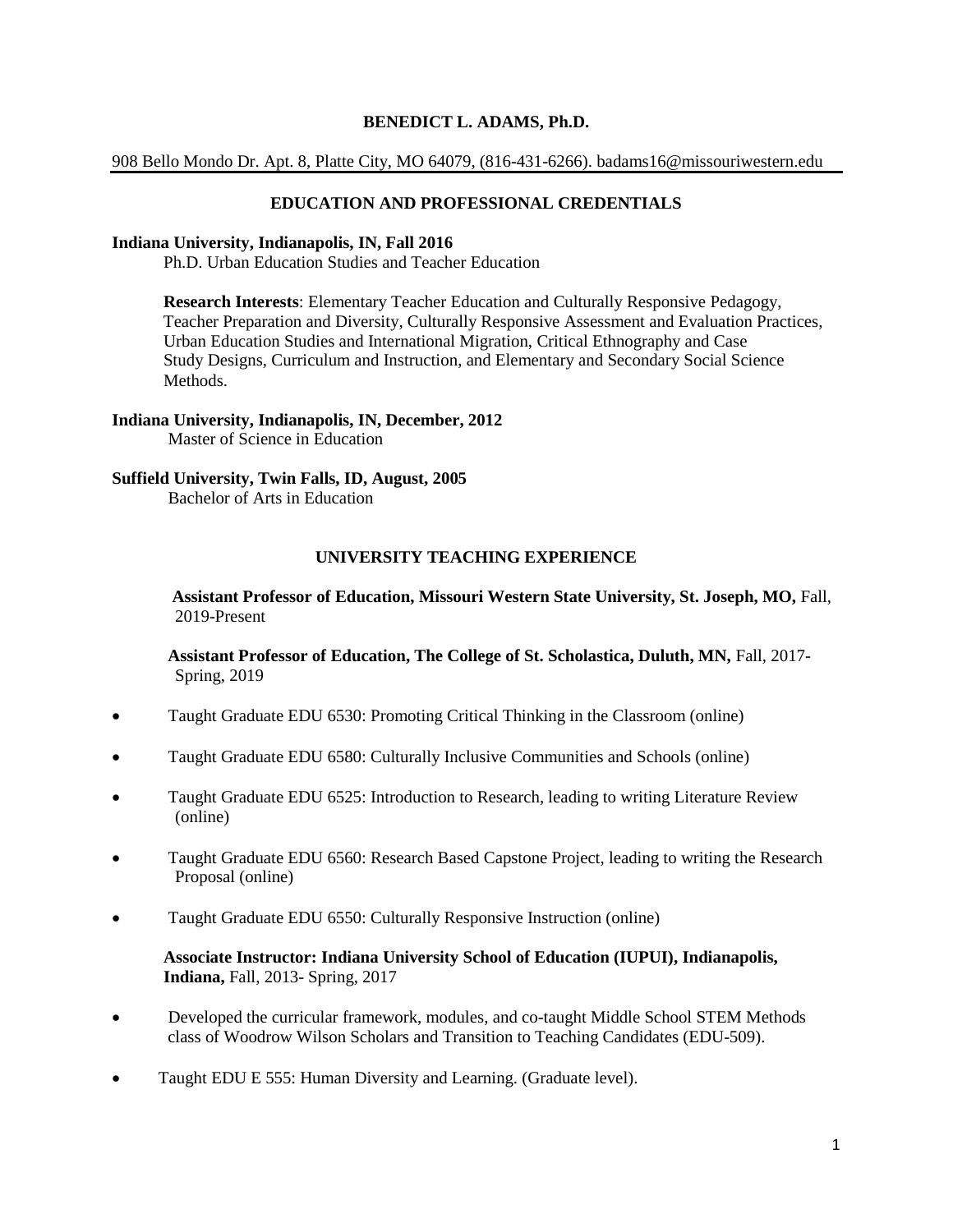- Taught and lead EDU M 301: Field Experience (Graduates and undergraduates)
- Taught EDU M320: Curriculum and Elementary Multicultural Education
- Developed and taught the undergraduate fundamental course called: Examining Self as Teacher ( EDU-F 200)
- Developed the curricular framework and co-taught Secondary School Science Methods Course for Transition to Teaching Students and Woodrow Wilson Scholars (EDU-S 505).

## **Practicum: Practical Instruction and Research, IU School of Education at IUPUI, Indianapolis, Indiana**, Aug, 12- December, 12

- Conducting practical internship instructions with Elementary and Secondary Undergraduates of Teacher Education in a Diversity and Learning Course (EDU-M322).
- Observed the classroom with active participation for my qualitative research project entitled: Preparing pre-service teachers to understand the values and concepts of diversity in their classroom practice.

# **CONFERENCE PRESENTATIONS**

- Smile, K. & Adams, B. (October, 2021). Educational Historians and the Covid-19 Crisis: New Entryways into Teacher Education. Research Presentation at the Organization of Education Historians (OEH), Virtual Conference and Synchronous Online Experience October 1-2, 2021
- Adams, B. (May 2021). Translanguaging pedagogy in practice in an urban classroom: A critical ethnographic inquiry. Presented at the 17th International Congress of Qualitative Inquiry (ICQI), The University of Illinois, Urban-Champaign-VIRTUAL.
- Adams, B. (October, 2020). Preservice teachers and their development to diversity and social justice consciousness using the four seasons approach to ethnography. Conference of Curriculum and pedagogy-VIRTUAL.
- Adams, B. (2019, May 15-18). The four seasons approach to ethnographic methodology. Presented at the 15<sup>th</sup> International Congress of Qualitative Inquiry ICQI) at the University of Illinois at Urbana-Champaign. Peer reviewed.
- Adams, B. (2018, May 7). How Prepared are we as Culturally Inclusive Educators? Annual Presentation to Duluth Public School Teachers, Administrators and Staff. Duluth, MN.
- Adams, B. (2018, May 16-19). The Far-reaching Impact of Transformative Curriculum: A Narrative Critical Ethnographic Case Study. Research Presentation at the Fourteenth International Congress of Qualitative Inquiry, University of Illinois, Urbana-Champaign. Peer reviewed.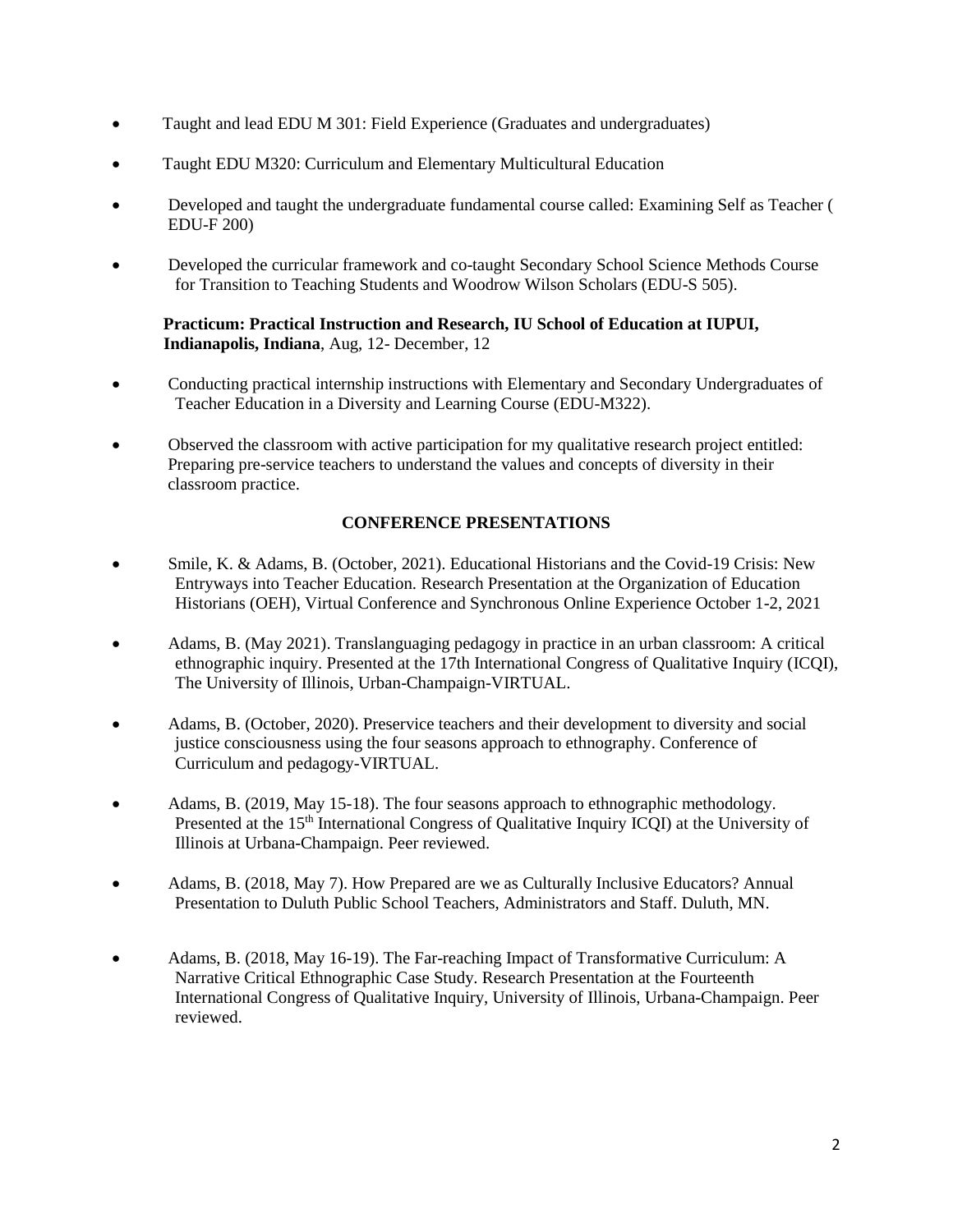- Adams, B. (2018, Feb, 26-28). The Far-reaching Impact of Transformative Curriculum: A Qualitative Case Study. Research Presentation at Conference on Academic Research in Education (CARE) at Las Vegas, Nevada. Peer reviewed.
- Adams, B. (2017, May, 17-20). Toward Relevant Immigrant Pedagogy: Teacher and student interactions in an urban environment: A Qualitative Case Study. Research Presentation at the 13th International Congress of Qualitative Inquiry at the University of Illinois at Urban-Champaign. Peer reviewed.
- Adams, B. (2017, January, 30-31). Toward Relevant Immigrant Pedagogy: Teacher and student interactions in an urban environment. Poster session Presentation at the American Association of Behavioral and Social Sciences (AABSS) at Las Vegas, Nevada. Peer reviewed.
- Adams, B. (2014, September, 20). Policies for Culturally Responsive Assessment and Evaluation. Round Table Session presented at the Center for Culturally Responsive Evaluation and Assessment Conference at the College of Education at Urbana, Chicago, Illinois. Peer reviewed.
- Adams, B., & Portillo, W. (2014, May 22). Immigration, citizenship, language, and power. Poster Presented at Critical Race Studies in Education 8th Annual Conference at Vanderbilt University Law School, Nashville, TN. Peer reviewed.

# **SCHOLARY RESEARCH AND PUBLICATIONS**

- Adams, B. (2021). Urban Field Experiences and Preparing Teacher Candidates to Understand Diversity and Social Justice Through University School Community Professional Development Partnership (USCPDP). *A Journal of the National Association for Professional Development Schools*, 26-35, Peer reviewed.
- Adams, B. (2020). How English-Speaking Teachers Can Create a Welcoming Environment that Allows Students to Maintain and Utilize their Language through Translanguaging: A Qualitative Case Study. *Journal of Culture and Values in Education, 3*(2), 196- 211.doi.org/10.46303/jcve.2020.20, Peer reviewed.
- Adams, B. (2019). The far-reaching impact of transformative curriculum: A narrative critical ethnographic case study. *Journal of Curriculum Studies Research, 1(1), 17-32*. Peer reviewed.
- Adams, B. (2018). Toward relevant immigrant pedagogy: Teacher and student interaction in an urban classroom. *Journal of Behavioral and Social Sciences, 5*(3), 119-135. Peer reviewed.
- Adams, B. (2018). Meeting the needs of students-at-risk especially English Language Learners and immigrants in an urban classroom. In D. Conrad & S. Blackman (Eds*.). Responding to Learner Diversity and Learning Difficulties*. Charlotte, NC: Information Age. Book Chapter-Peer reviewed.
- Adams, B. (2017). Student Achievement Outcomes of Immigrants and English Language Learners in an Urban Classroom: A Case Study of Great Strides and Hope. *Perspectives on Urban Education*, *14* (1), 1-6. [https://eric.ed.gov/?id=EJ1159993.](https://eric.ed.gov/?id=EJ1159993)Peer reviewed.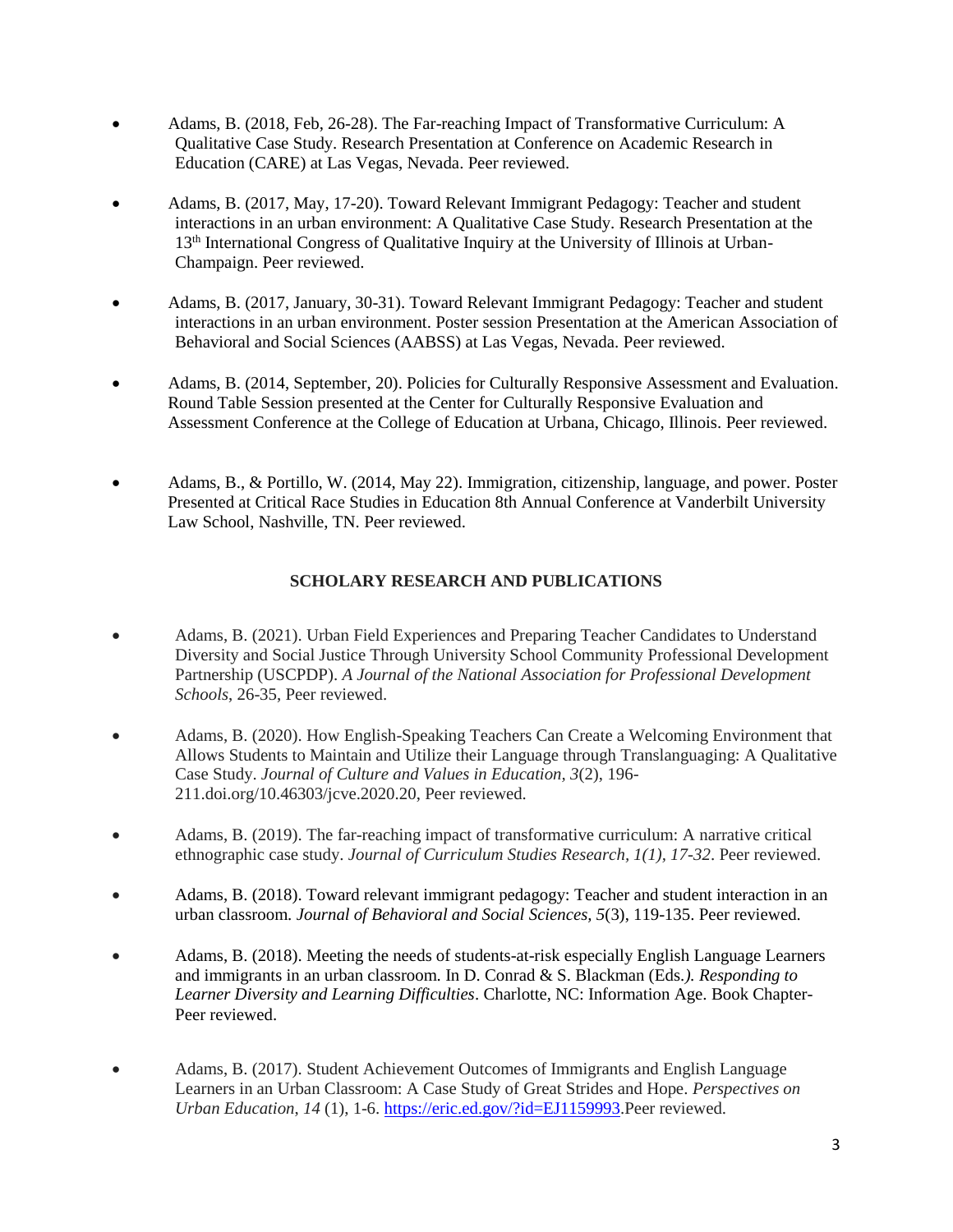- Adams, B. (2016). *Toward Relevant Pedagogy: Teacher and Student interaction in an urban classroom*. Doctoral Dissertation, ProQuest*.* <http://hdl.handle.net/1805/11270> .Peer reviewed.
- Adams, B. (Book in progress). A Sociocultural Hand Book for Teaching and Reaching Students At-Risk including English Language Learners {ELLs} and Immigrants: Pedagogy, Pedagogical Knowledge, and Pedagogical Content Knowledge for Successful Teaching in Urban and Multicultural Classrooms.
- Adams, B., & Morton, C. (in progress). Policies for Culturally Responsive Assessment and Evaluation. *Journal of Practical Assessment, Research & Evaluation.*
- Adams, B., Berghoff, B., & Medina, M. (in progress). Developing pre-service teachers' commitment to social justice in an urban education program. *Journal of School Connections*.
- Adams, B. (in progress). Academic performance of second language students at an urban high school. A qualitative case study. *Journal of Educational Studies*.
- Adams, B. (in progress). Culturally Relevant Pedagogy versus Relevant Immigrant Pedagogy as the expansive instructional model for effective urban teacher preparation programs. *Multicultural Perspectives.*

## **CONFERENCE ATTENDANCES**

- Adams, B. (2017). National Association for Multicultural Education (NAME), at Salt Lake City, Utah.
- Adams, B. (2017). American Association of Behavioral and Social Sciences (AABSS) and 29th Annual Ethnographic and Qualitative Research Conference (EQRC) in Las Vegas, Nevada.
- Adams, B. (2016). Hoosier Association of Science Teachers (HASTI), Annual Conference in Indianapolis, Indiana.
- Adams, B. (2015). The Institute on Teaching and Mentoring, Doctoral Scholars Program, Arlington, Virginia.
- Adams, B. (2014). The Institute on Teaching and Mentoring, Doctoral Scholars Program, Atlanta, Georgia.
- Adams, B. (2014). The American Association of Colleges for Teacher Education (AACTE) 66<sup>th</sup> annual conference in Indianapolis, Indiana.
- Adams, B. (2013). The University Council For Educational Administration (UCEA) 16 annual research conference, Indianapolis, Indiana.

## **MASTER THESIS COLLEGE ADVISING AND MENTORING**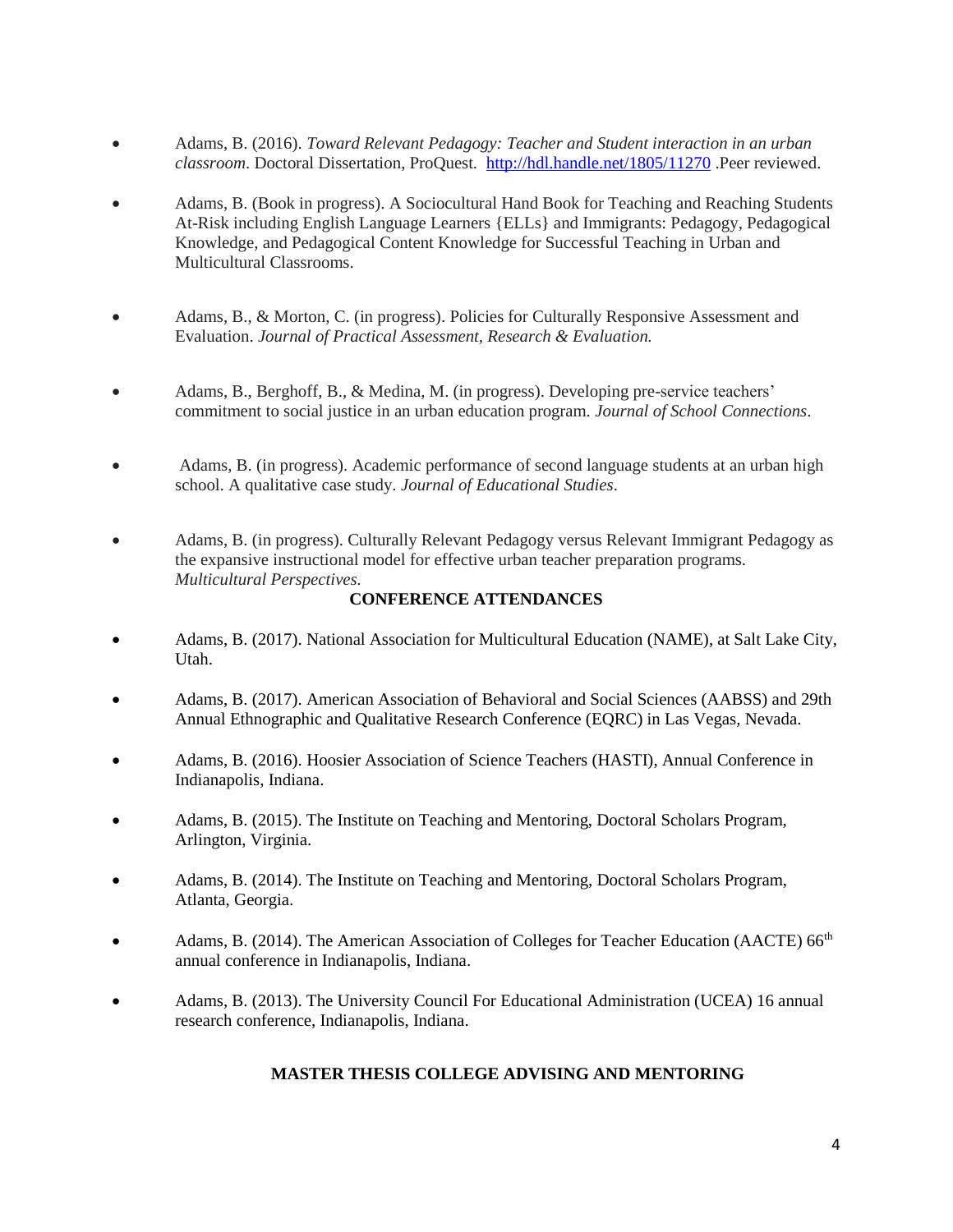- Alissa Vasek Carlson graduated May 2019 and her research title is "Is project-based learning effective at increasing student engagement and content knowledge for students living in poverty?"
- Matthew Runck graduated May 2019 and his research title is "The effects of substantive" schooling for multilingual students and its entranced position in schools".
- Devin McNeill graduated Dec. 2018 and her research title is "Data Driven Instruction and Differentiation".
- Allison Yakle graduated Dec. 2018 and her research title is "Does Implementing Trauma-Informed Practice in the Classroom Decrease Negative Behavior?"
- Kristin Polo graduated Dec. 2018 and her research title is "Instant Communication and Parent Involvement by utilizing the Class Dojo tool".
- Chelsey Mersbergen graduated Dec. 2018 and her research title is "Computer Mediated Communication Tools and Foreign Language Anxiety".
- Scott Barkett graduated Dec. 2018 and his research title is "Exploring the Effect of More Rigorous text on Standard Level Students' Perceptions of Social Studies Knowledge and Ability".
- Christy Voltz graduated Dec. 2018 and her research title is "Digital Citizenship".
- Helena Ripley graduated Dec. 2018 and her research title is "Middle School Language Arts Curriculum Development".
- Alyse Lafontaine graduated Dec. 2018 and her research title is "Increasing parent engagement to support student success".
- Tashanna Martinneto graduated May, 2018 and her research title is "Technology in the Classroom".
- Lindsay Pacey, graduated May, 2018 and her research title is "Active Learning in Human Anatomy".

## **SERVICE**

- Curriculum Writing Project: Built a course on Urban Education and Best Instructional Methods for Culturally and Linguistically diverse students (Pedagogical knowledge and pedagogical content knowledge).
- Mentoring Minority students: Worked alongside the Principal advisor in mentoring Bilingual Students, minority students, and students of color at the College level.
- Duluth Public School Culturally Inclusive Training Team: Volunteered to provide workshops for Public School Teachers, Administrators and Staff.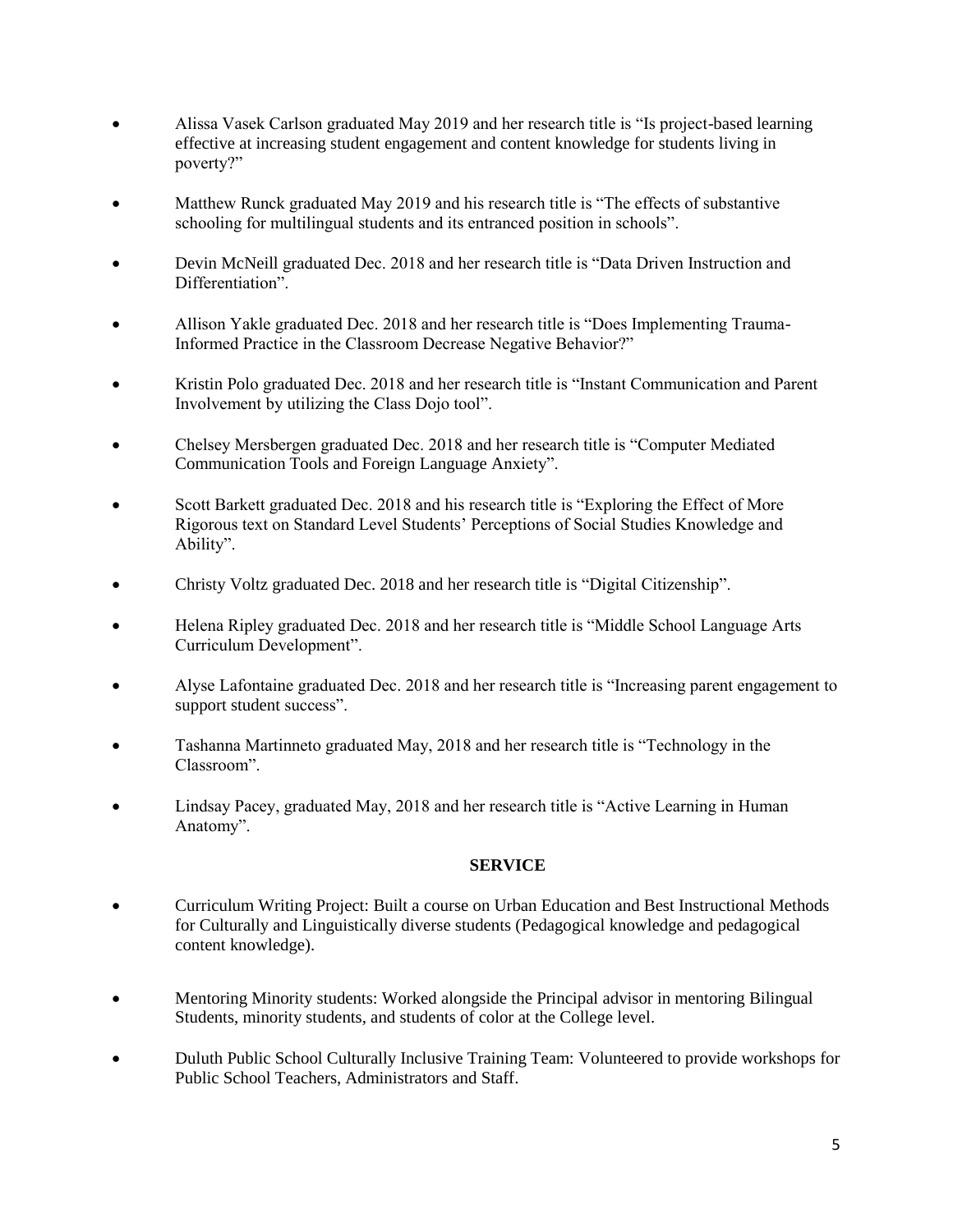• Peer Reviewed Journal of Behavioral and Social Sciences: Became Editorial Board Member and Reviewer of the Journal of Behavioral and Social Sciences.

## **OTHER WORKING EXPERIENCES**

 **Supervisor of Student Teachers**, Indiana University School of Education at IUPUI Fall, 2013- Spring, 2015

- Supervised student teachers doing Service and Learning Field experiences in both Urban K- 12 Schools and Suburban Schools.
- Responsible for coordinating placement of students' field experience during course teaching.
- Observed and consulted students on their classroom engagement, participation with students, and instruction.

**Testing Evaluator,** Kelly Services-Dployit, Indianapolis, Indiana Nov, 2005-Aug. 2017

- Assessed and scored k-12 National Student tests in writing, reading, social studies, science, and mathematics.
- Evaluated and assigned k-12 scores to Indiana Standard Assessment Testing Project (ISTEP).

**Special Education Assistant & Literacy Coach**, Indianapolis Public Schools, IN, Fall, 2009- Spring, 2011.

- Facilitated the development of elementary vision about literacy that is site based and linked with district and state goals.
- Regularly assisted falling behind students and conducted assessment for a group of elementary and middle school students according to the state standards.
- Performed clerical classroom maintenance and instructional duties as assigned by the lead teacher.
- Worked with small groups of students to reinforce the learning material and skills introduced and outlined by the lead teacher.
- Maintained a safe learning environment while reinforcing learning.
- Participated in workshops and in-service training to update job related skills.

**Literacy Coach**, Park Tudor School, Indianapolis, Indiana Fall, 06-Spring, 07

• Prepared lessons and taught second graders in language arts, mathematics, and mathematics skills.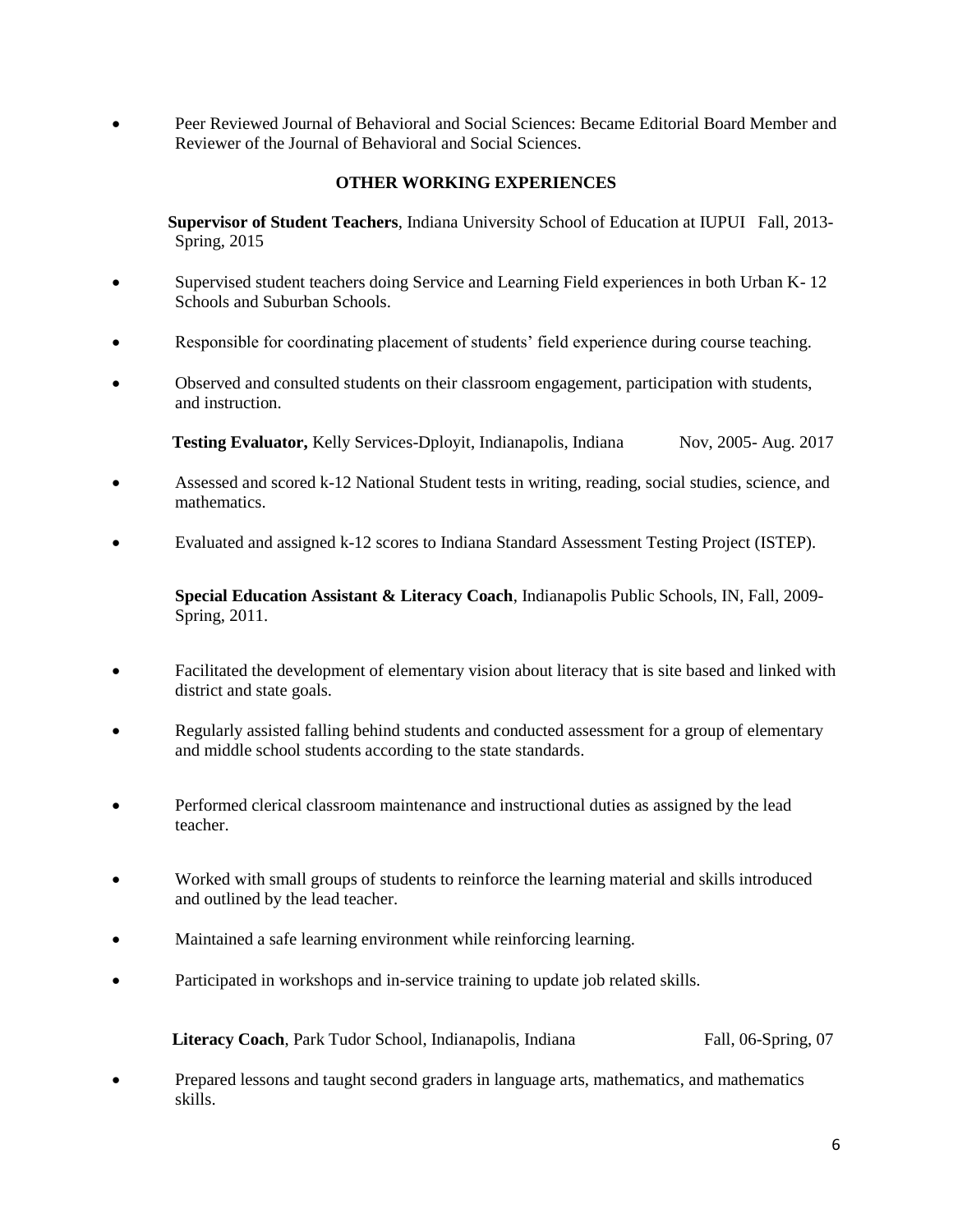- Regularly assisted with homework and conducted assessment for a group of elementary students according to the state standards.
- Led several supplementary literacy curriculum groups to increase reading levels of the students.
- Facilitated development of second grade vision about literacy that is site based and linked to district goals.

**High School Science Teacher and Principal**, Forest Hill, Botswana, Fall, 02-Spring, 04

- Prepared and taught Human and Social Biology lessons according to the state curricular standards.
- Solely managed a class of 80 students including recording grades, lesson planning, conducting individual progress meetings and overall classroom management.
- Conducted school level administrative duties working as director and executive director to include curriculum and instruction, special education, technology, and school and state program areas.
- Conducted regular monthly workshops on professional development and action planning to teachers and members of staff.
- Directed, guided, advised and lead the school toward the goal of increasing student performance for all student groups and the elimination of student achievement inequities.

**High School Social Studies Teacher**, Kanye, Botswana Fall, 00-Spring, 02

- Recorded and evaluated students' progress by developing individualized lessons for students and meeting with their parents to help them reach their potential.
- Taught European history including the rise of Benito Mussolini of Italy up to the unrest in the Balkans area which led to the killing of the Serbian prince Archduke Ferdinand which triggered the World War 1.
- Taught Global History including World War 1 and each stage of the war including international involvement, the beginning of the League of Nations which eventually transitioned to the United Nations.
- Solely taught social studies and managed a diverse class of 50 students.

## **AWARDS**

• Indiana Association of College Teachers' Association, 2014: Outstanding Future Educator Award.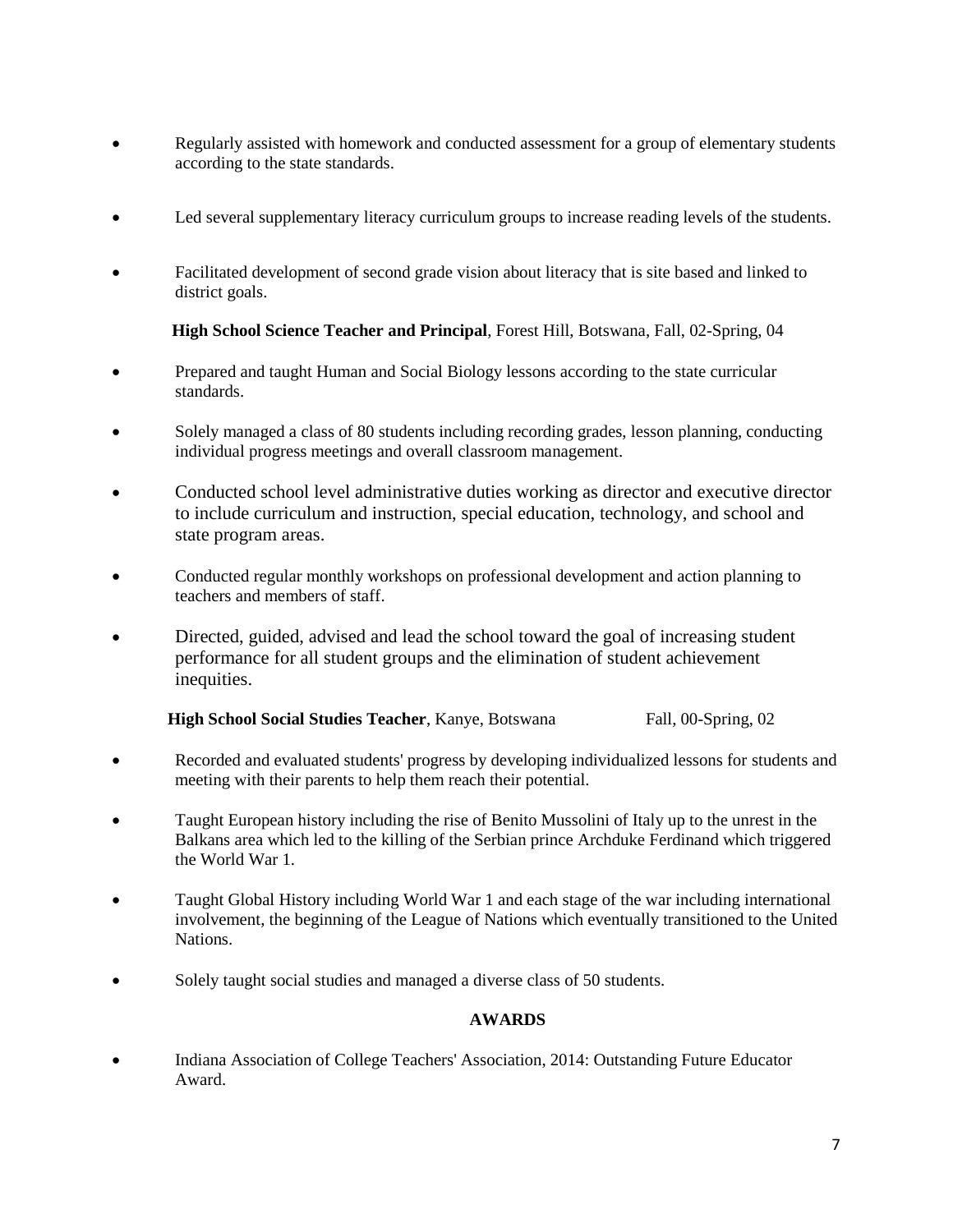- Nominated by Indiana University School of Education in the Doctors Scholars Program in the Institute on Teaching and Mentoring, through Southern Region Education Board (SREB) Oct, 2014
- Inducted to Golden Key International Honor Society for exceptional outstanding academic achievement through Indiana University Oct, 2011
- Nominated by Golden Key International Scholars Program to attend the 2012 International Scholar Laureate Program (ISLP) for exemplary academic performance.
- Nominated by Golden Key International Society Scholarship Program to attend an international Laurette Program in China for exceptional academic excellence, Spring, 2013
- Nominated by the Associate Dean of Indiana University as the top recruited student for the Urban Education Studies Ph.D. Program in the Graduate School-Education Spring, 2013
- Nominated by Indiana University School of Education Student Body and honored as an Outstanding Teacher Educator/Instructor Nov, 2014
- Inducted into the Institute on Teaching and Mentoring, SREB Doctoral Scholars Program, 2016

## **RESEARCH GRANT AWARDS**

- The College of St. Scholastica Graduate School of Education Presentation, Travel grant, \$ 1,400, Summer, 2018
- St. Scholastica School of Education Presentation Travel grant, \$ 1,000, Spring, 2017
- Urban Education Studies and Teacher Education Presentation, Travel grant, \$1,500, Fall, 2015
- Urban Education Studies Conference Presentation, Travel grant \$ 1,500, Fall,2014

## **SERVICE**

Selected Key University Service

- Member, Applied Learning Steering Committee-Fall 2020-present
- Member, Undergraduate Curriculum Committee, Fall 2021-present
- Member, Institutional Scholarship Review Board (ISRB) {Scholarship Committee} (Fall 2020 present

Selected Key Professional Service

• Editorial Review Board Member, Journal of Behavioral and Social Sciences, Fall 2017-present